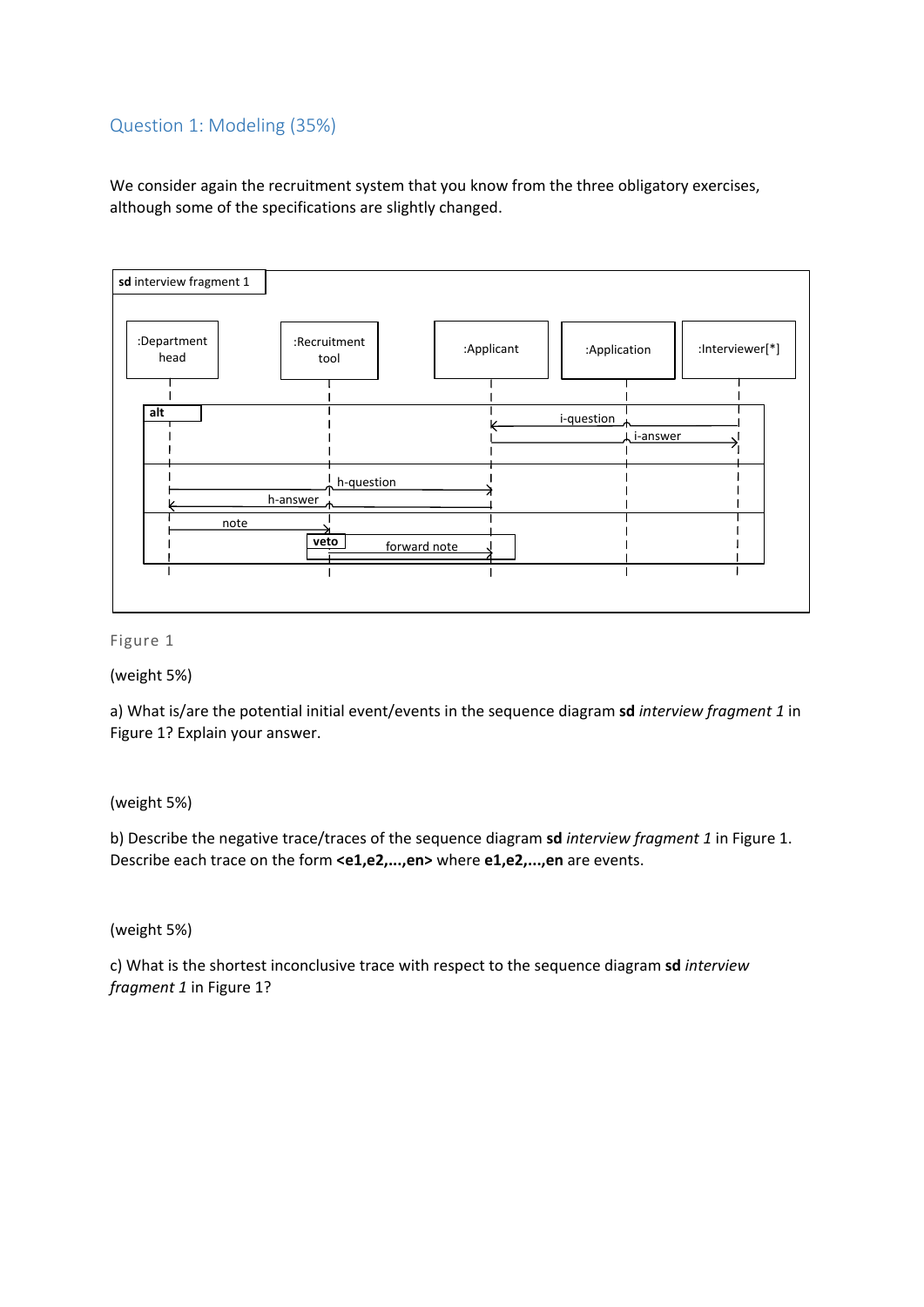

# Figure 2

(weight 6%)

d) What is the length of a negative trace of **sd** *interview fragment 2* in Figure 2? Explain your answer. (Note that in **sd** *interview fragment 2,* the **alt** in **sd** *interview fragment 1* has been replaced by **par**.)



# Figure 3

(weight 6%)

e) What is the minimal length of a positive trace of **sd** *interview 1* in Figure 3? Explain your answer.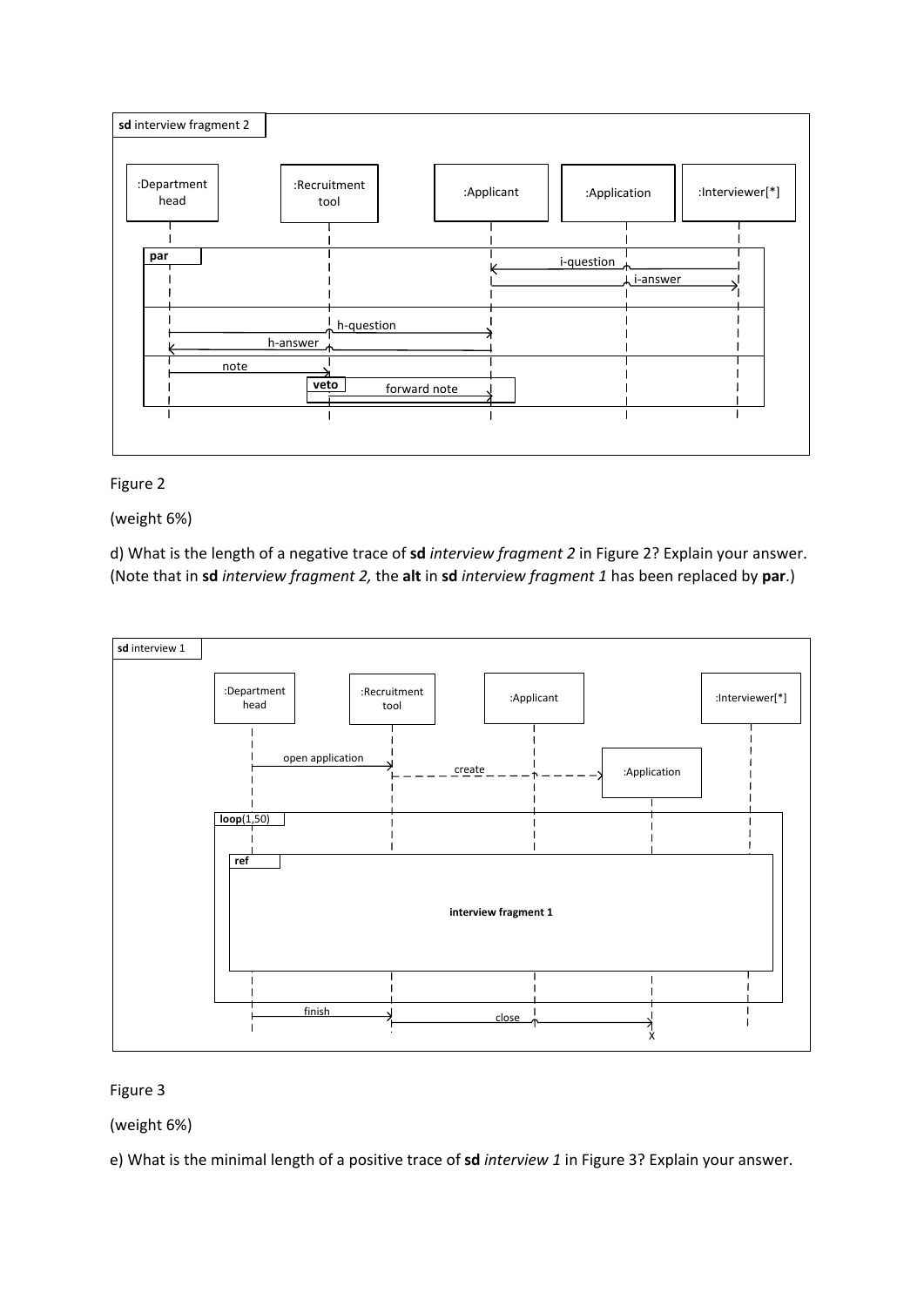

Figure 4



# Figure 5

(weight 8%)

f) Explain how **sm** *recruitement tool* can be updated so that it describes all possible positive traces of **sd** *interview 2* with respect to the lifeline *:Recruitement tool*, but not all positive traces of **sd** *interview 1* with respect to the same lifeline.

# Question 2: Refinement (35%)

We consider the recruitment system as specified above.

(weight 5%)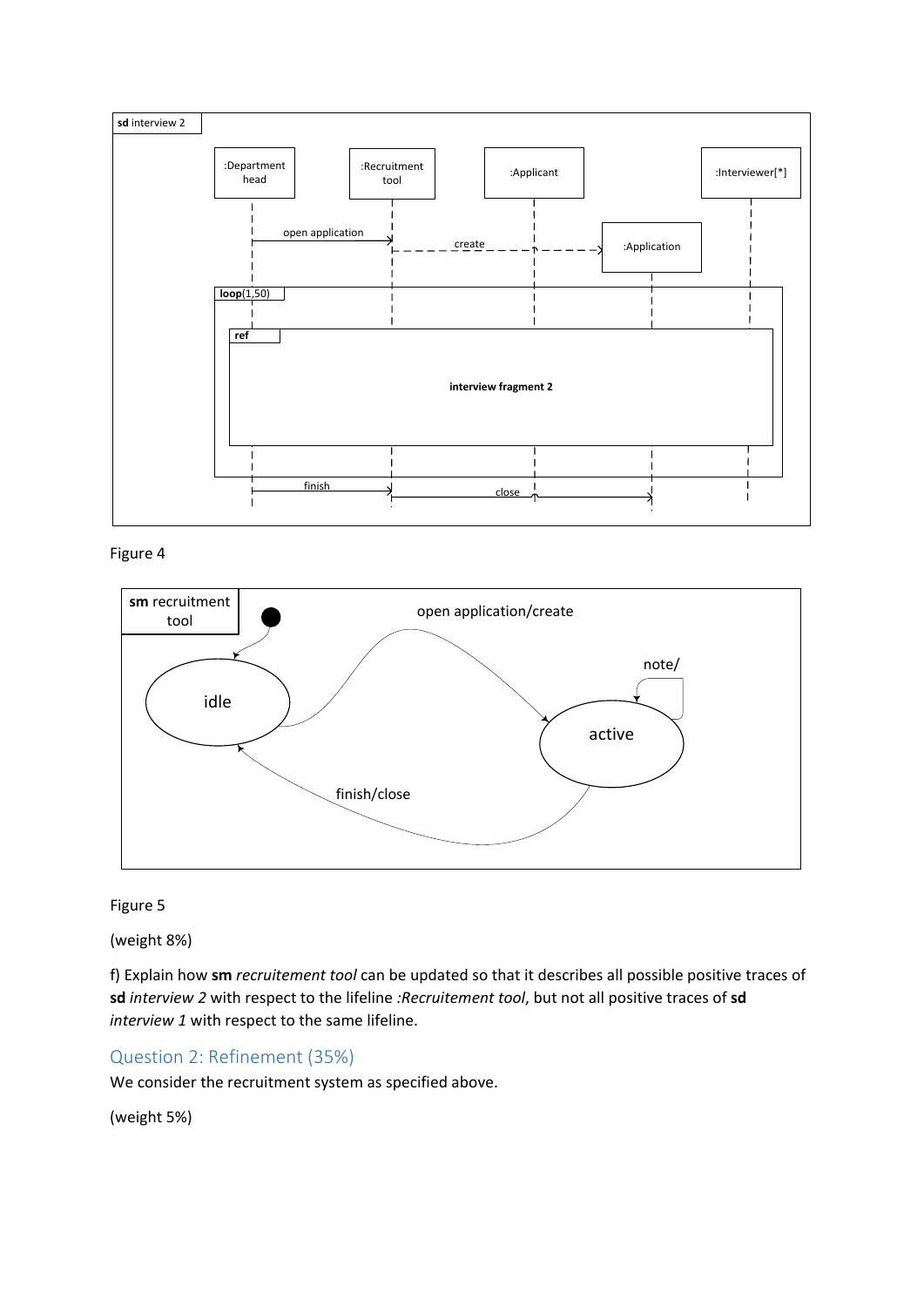a) Explain how the sequence diagram **sd** *interview fragment 1* in Figure 1 can be modified into a sequence diagram **sd** *interview fragment 1'* so that **sd** *interview fragment 1'* is a (pure) narrowing of **sd** *interview fragment 1.*

(weight 5%)

b) Explain how the sequence diagram **sd** *interview fragment 1* in Figure 1 can be modified into a sequence diagram **sd** *interview fragment 1''* so that **sd** *interview fragment 1''* is a (pure) supplementing of **sd** *interview fragment 1.*

### (weight 5%)

c) Explain how the sequence diagram **sd** *interview fragment 1* in Figure 1 can be modified into a sequence diagram **sd** *interview fragment 1'''* so that **sd** *interview fragment 1'''* is a refinement of **sd** *interview fragment 1* without being a (pure) supplementing or a (pure) narrowing*.*

#### (weight 6%)

:Department head :Recruitment ruitment<br>tool | :Applicant **loop**(1,40) **sd** interview 3 open application :Interviewer[\*] :Application X **interview fragment 2 ref** finish  $\qquad \qquad$  dose create **assert**

d) Is **sd** *interview 2* in Figure 4 a refinement of **sd** *interview 1* in Figure 3? Explain your answer.

# Figure 6

(weight 7%)

e) Is **sd** *interview 3* in Figure 6 a refinement of **sd** *interview 2* in Figure 4? Explain your answer. (Note that **sd** *interview 3* contains two modifications *wrt* **sd** *interview 2 –* the **loop** construct is restricted to 40 iterations and we have introduced an **assert**.)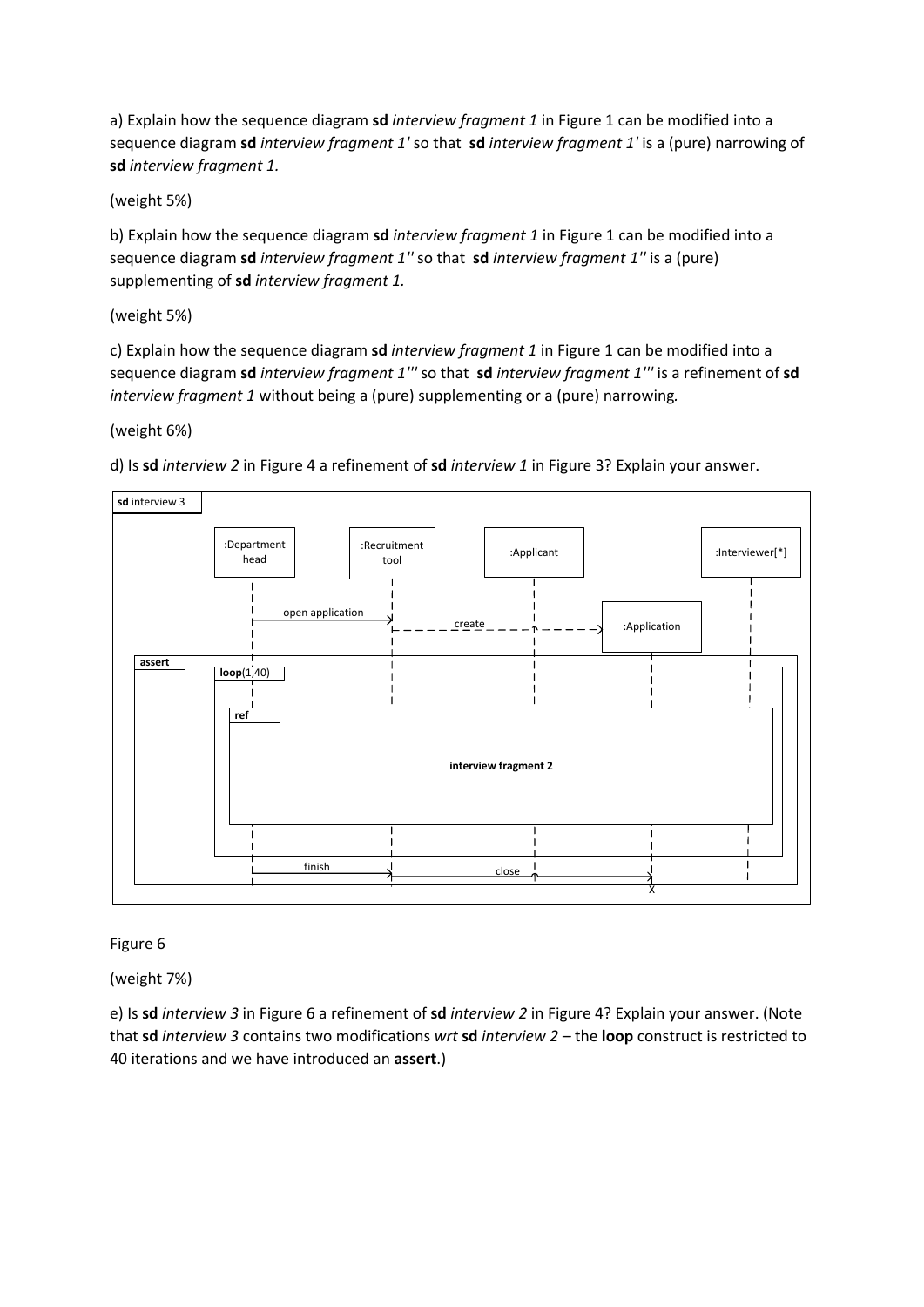

#### Figure 7

(weight 7%)

f) Is **sd** *interview 4* in Figure 7 a refinement of **sd** *interview 3* in Figure 6? Explain your answer. (Note that **sd** *interview 4* has no **loop** construct)

# Question 3: Security Risk Assessment (30%)



Figure 8

(weight 5%)

a) Determine frequencies for the threat scenario and the two unwanted incidents in Figure 8 in such a way the threat diagram is consistent under the assumption that it is complete.